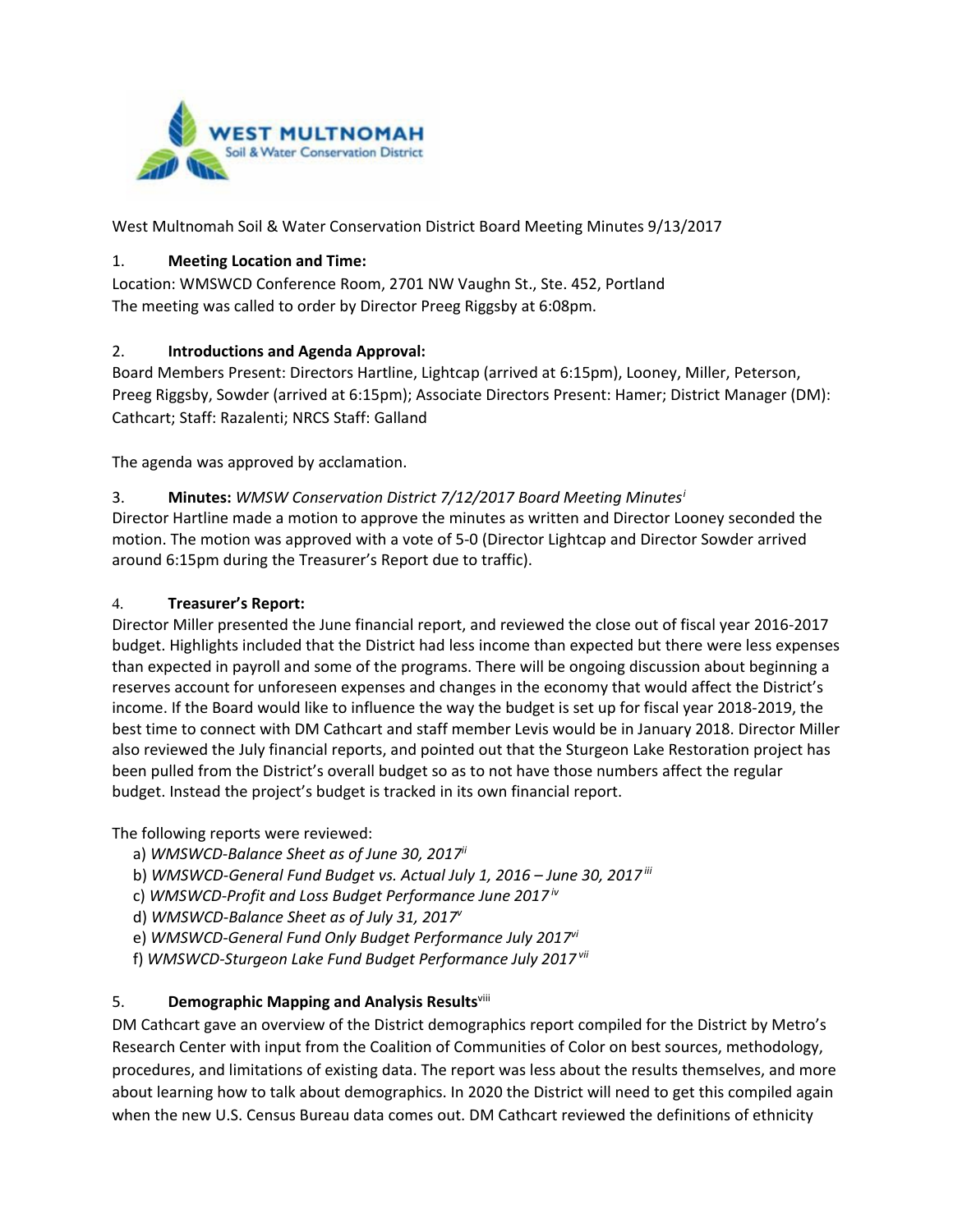and race, best practices of data collection, limitations of the data collected, where the data came from, how to look at the data, and the districtwide findings. One of the pitfalls of the districtwide findings was that it does not include those that work or engage in recreational activities within the District that are also affected by the District's work. Next steps reported were to explore partnerships with Coalition of Communities of Color, Nonprofit Association of Oregon, and Portland State University to build a plan to come up with demographic data collection, data analysis, and disparities analysis, as well as potentially look into region-wide data with Tualatin, Clackamas, and East Multnomah SWCDs.

# 6. **U.S. Department of Agriculture, Natural Resources Conservation Service (NRCS) Update**

NRCS Staff Galland's reported that there were 33 contracts in Clackamas and Multnomah counties, staffing is low, and Oregon was authorized to hire three positions in eastern Oregon. Galland reported that she is working with District staff member Kern-Korot on an Oak Conservation Implementation Strategy that Clackamas County may help with as well.

## 7. **Conservation Law Forum**

Associate Director Hamer gave a summary of the Conservation Law Forum meeting that he attended. It was about water quality and water rights, and his major takeaway from this meeting was that water use and water quality will be one Oregon's most important conservation topics in the near future. John DeVoe, Executive Director of Water Watch will send Associate Director Hamer the PowerPoint presentation that he will then send to staff member Razalenti to distribute to the Directors. Associate Director Hamer encouraged the Board to read the *Understanding Water Rights in Oregon* document that he shared with staff member Razalenti to distribute to the Directors.

# 8. **Providing Rural Community Input to Metro Council**

Director Lightcap announced that he would like there to be more interaction between the SWCDs, Multnomah County and Metro, and proposed to form a committee of people that could develop talking points for the Commissioners. The consensus was to form an ad hoc committee comprised of District Directors to develop talking points including who the District is, why the District exists, and why the District wants to work the county Commissioners, as well as going to Metro on an issue by issue basis. The ad hoc committee was formed that included Directors Lightcap and Sowder and Associate Director Hamer.

## 9. **Directors' and Associate Directors' Check-in**

A full Directors' and Associate Directors' Check-in was skipped due to time constraints. Urgent updates were given by Directors Lightcap and Preeg Riggsby.

Director Lightcap gave an Oregon Association of Conservation Districts update that the job description was put together for the Executive Director position. The next Lower Willamette Basin Team meeting will be jointly hosted by Polk and Yamhill SWCDs, but the date has not been set yet.

Director Preeg Riggsby reported that DM Cathcart's annual review was past due. Director Lightcap made a motion to create an ad hoc Personnel Committee for DM Cathcart's performance review. Director Peterson seconded the motion and it passed with a vote of 7-0. The committee will be comprised of Directors Looney, Miller, and Preeg Riggsby.